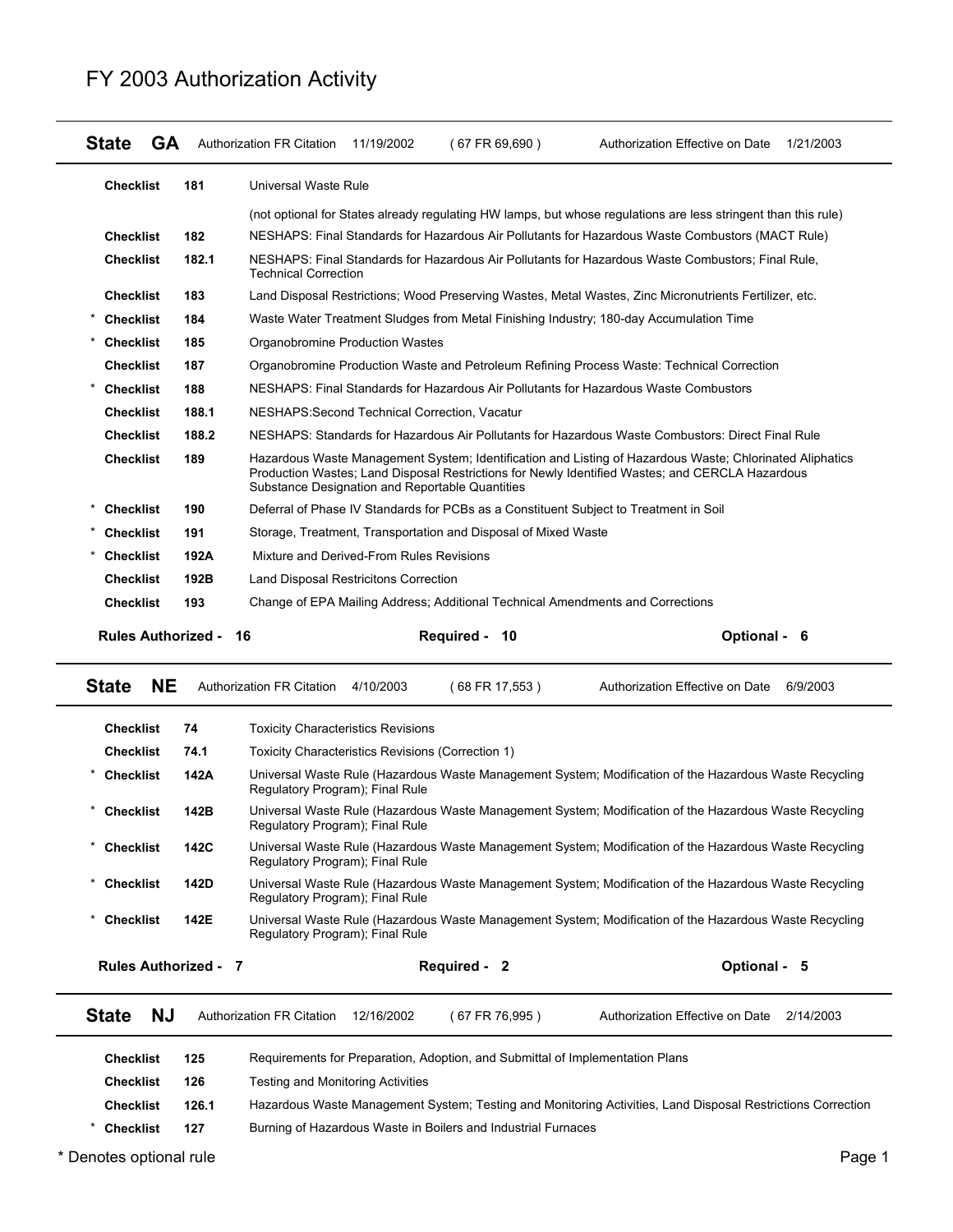| <b>Checklist</b> | 128   | Hazardous Waste Management System; Identification and Listing of Hazardous Waste; Wastes from Wood<br><b>Surface Protection</b>                                                                                                              |
|------------------|-------|----------------------------------------------------------------------------------------------------------------------------------------------------------------------------------------------------------------------------------------------|
| * Checklist      | 129   | Hazardous Waste Management System; Identification and Listing of Hazardous Waste; Treatability Studies<br>Sample Exclusion                                                                                                                   |
| <b>Checklist</b> | 131   | Recordkeeping Instructions                                                                                                                                                                                                                   |
| <b>Checklist</b> | 132   | Hazardous Waste Management System: Identification and Listing of Hazardous Wastes; Wastes from Wood<br>Surface Protection; Correction                                                                                                        |
| <b>Checklist</b> | 144   | Solid Waste, Hazardous Waste, Oil Discharge and Superfund Programs; Removal of Legally Obsolete Rules                                                                                                                                        |
| * Checklist      | 145   | Hazardous Waste Management: Liquids in Landfills                                                                                                                                                                                             |
| <b>Checklist</b> | 148   | RCRA Expanded Public Participation                                                                                                                                                                                                           |
| * Checklist      | 150   | Identification and Listing of Hazardous Waste; Amendments to Definition of Solid Waste                                                                                                                                                       |
| <b>Checklist</b> | 151   | Land Disposal Restrictions Phase III--Decharacterized Wastewaters, Carbamate Wastes, and Spent Potliners                                                                                                                                     |
| <b>Checklist</b> | 151.1 | Land Disposal Restrictions Phase III--Decharacterized Wastewaters, Carbamate Wastes, and Spent Potliners                                                                                                                                     |
| <b>Checklist</b> | 151.2 | Land Disposal Restrictions Phase III--Decharacterized Wastewaters, Carbamate Wastes, and Spent Potliners                                                                                                                                     |
| <b>Checklist</b> | 151.3 | Land Disposal Restrictions Phase III--Decharacterized Wastewaters, Carbamate Wastes, and Spent Potliners -<br><b>Technical Correction</b>                                                                                                    |
| <b>Checklist</b> | 151.4 | Land Disposal Restrictions Phase III--Decharacterized Wastewaters, Carbamate Wastes, and Spent Potliners                                                                                                                                     |
| <b>Checklist</b> | 151.5 | Emergency Revision of the Land Disposal Restrictions (LDR) Phase III Treatment Standards for Listed<br>Hazardous Wastes From Carbamate Production                                                                                            |
| <b>Checklist</b> | 151.6 | Land Disposal Restrictions: Correction of Tables; Treatment Standards for Hazardous Wastes and Universal<br><b>Treatment Standards</b>                                                                                                       |
| * Checklist      | 152   | Imports and Exports of Hazardous Waste: Implementation of OECD Council Decision                                                                                                                                                              |
| <b>Checklist</b> | 153   | Criteria for Classification of Solid Waste Disposal Facilities and Practices; Identification and Listing of<br>Hazardous Waste; Requirements for Authorization of State Hazardous Waste Programs                                             |
| <b>Checklist</b> | 154   | Hazardous Waste Treatment, Storage, and Disposal Facilities and Hazardous Waste Generators; Organic Air<br>Emission Standards for Tanks, Surface Impoundments, and Containers                                                                |
| <b>Checklist</b> | 154.1 | Hazardous Waste Treatment, Storage, and Disposal Facilities and Hazardous Waste Generators; Organic Air<br>Emission Standards for Tanks, Surface Impoundments, and Containers                                                                |
| <b>Checklist</b> | 154.2 | Hazardous Waste Treatment, Storage, and Disposal Facilities and Hazardous Waste Generators; Organic Air<br>Emission Standards for Tanks, Surface Impoundments, and Containers                                                                |
| <b>Checklist</b> | 154.3 | Hazardous Waste Treatment, Storage, and Disposal Facilities and Hazardous Waste Generators; Organic Air<br>Emission Standards for Tanks, Surface Impoundments, and Containers                                                                |
| <b>Checklist</b> | 154.4 | Hazardous Waste Treatment, Storage, and Disposal Facilities and Hazardous Waste Generators; Organic Air<br>Emission Standards for Tanks, Surface Impoundments, and Containers                                                                |
| <b>Checklist</b> | 154.5 | Hazardous Waste Treatment, Storage, and Disposal Facilities and Hazardous Waste Generators; Organic Air<br>Emission Standards for Tanks, Surface Impoundments, and Containers                                                                |
| <b>Checklist</b> | 154.6 | Hazardous Waste Treatment, Storage, and Disposal Facilities and Hazardous Waste Generators; Organic Air<br>Emission Standards for Tanks, Surface Impoundments, and Containers                                                                |
| <b>Checklist</b> | 155   | Land Disposal Restrictions Phase III - Emergency Extension of the K088 Capacity Variance                                                                                                                                                     |
| <b>Checklist</b> | 156   | Military Munitions Rule: Hazardous Waste Identification and Management; Explosives Emergencies; Manifest<br>Exemption for Transport of Hazardous Waste on Right-of-Ways on Contiguous Properties                                             |
| <b>Checklist</b> | 157   | Land Disposal Restrictions - Phase IV: Treatment Standards for Wood Preserving Wastes, Paperwork<br>Reduction and Streamlining, Exemptions From RCRA for Certain Processed Materials; and Miscellaneous<br><b>Hazardous Waste Provisions</b> |
| <b>Checklist</b> | 158   | Hazardous Waste Management System; Testing and Monitoring Activities                                                                                                                                                                         |
| * Checklist      | 159   | Hazardous Waste Management System; Carbamate Production, Identification and Listing of Hazardous Waste;<br><b>Land Disposal Restrictions</b>                                                                                                 |
| <b>Checklist</b> | 160   | Land Disposal Restrictions Phase III -- Emergency Extension of the K088 National Capacity Variance                                                                                                                                           |
| <b>Checklist</b> | 161   | Second Emergency Revision of the Land Disposal Restrictions (LDR) Treatment Standards for Listed<br>Hazardous Wastes From Carbamate Production                                                                                               |
| * Checklist      | 162   | Clarification of Standards for Hazardous Waste LDR Treatment Variances                                                                                                                                                                       |
| <b>Checklist</b> | 163   | Organic Air Emission Standards for Tanks, Surface Impoundments, and Containers; Clarification and Technical<br>Amendment                                                                                                                     |

\* Denotes optional rule Page 2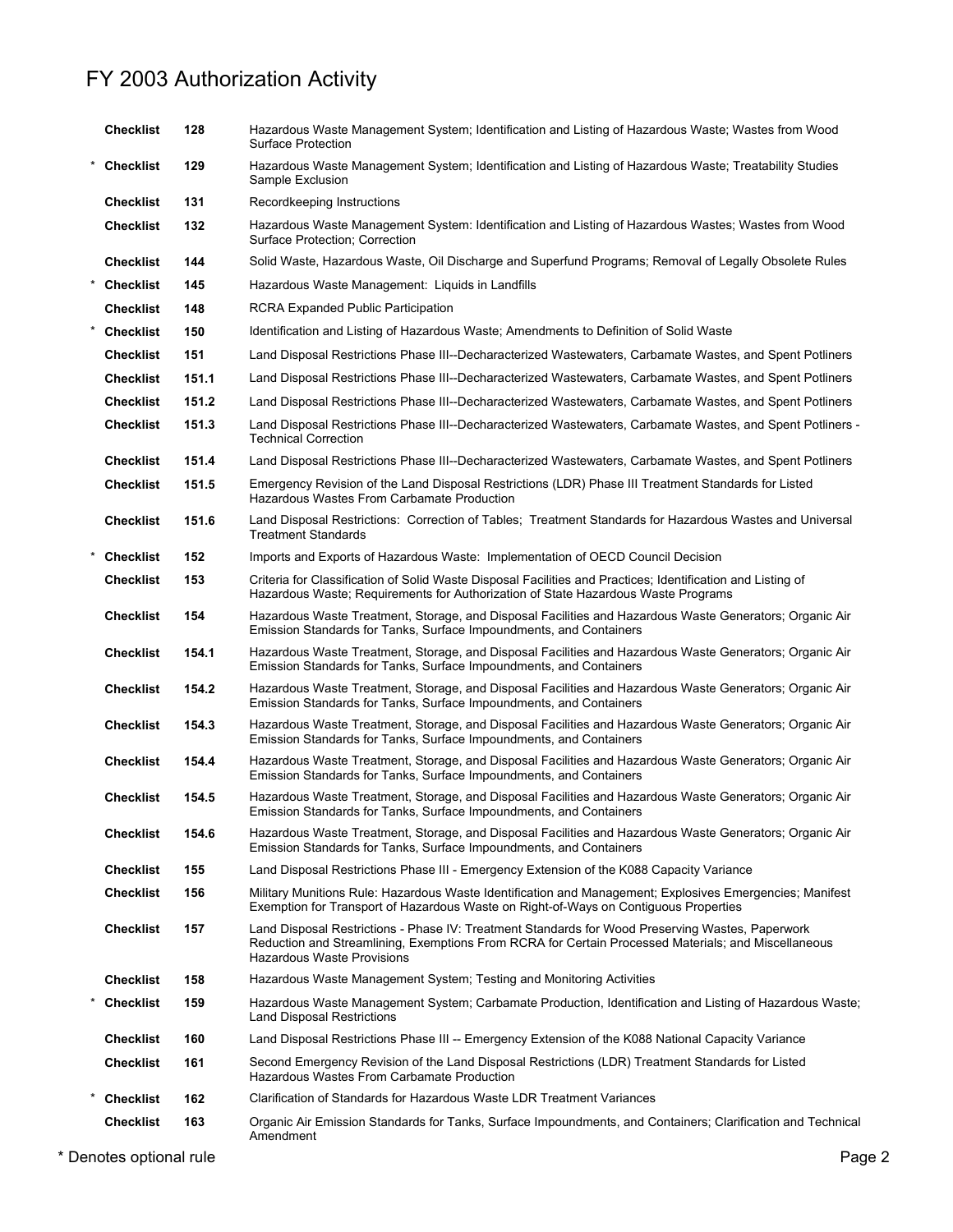| <b>Checklist</b>                                                         | 164    | Kraft Mill Steam Stripper Condensate Exclusion                                                           |                         |
|--------------------------------------------------------------------------|--------|----------------------------------------------------------------------------------------------------------|-------------------------|
| <b>Checklist</b>                                                         | 167A   | Land Disposal Restrictions Phase IV - Treatment Standards for Metal Wastes and Mineral Processing Wastes |                         |
| <b>Checklist</b>                                                         | 167B   | Land Disposal Restrictions Phase IV - Hazardous Soils Treatment Standards and Exclusions                 |                         |
| <b>Checklist</b>                                                         | 167C   | Land Disposal Restrictions Phase IV - Corrections                                                        |                         |
| <b>Checklist</b>                                                         | 167C.1 | Land Disposal Restrictions Phase IV - Corrections                                                        |                         |
| * Checklist                                                              | 167D   | Mineral Processing Secondary Materials Exclusion                                                         |                         |
| <b>Checklist</b>                                                         | 167E   | Bevill Exclusion Revisions and Clarification                                                             |                         |
| 167F<br>* Checklist<br>Exclusion of Recycled Wood Preserving Wastewaters |        |                                                                                                          |                         |
| * Checklist                                                              | 168    | Hazardous Waste Combustors Revised Standards                                                             |                         |
| <b>Rules Authorized - 46</b>                                             |        | <b>Required -</b><br>-34                                                                                 | <b>Optional -</b><br>12 |

| <b>State</b> | <b>OH</b> | <b>Authorization FR Citation</b> | 1/24/2003 | 68 FR 3.429 | Authorization Effective on Date | 1/24/2003 |
|--------------|-----------|----------------------------------|-----------|-------------|---------------------------------|-----------|
|              |           |                                  |           |             |                                 |           |

| <b>Checklist</b> | 58    | Standards for Generators of Hazardous Waste: Manifest Renewal                                                                                          |
|------------------|-------|--------------------------------------------------------------------------------------------------------------------------------------------------------|
| <b>Checklist</b> | 59    | Hazardous Waste Miscellaneous Units: Standards Applicable to Owners and Operators (Clarification of and<br>Correction to Checklist 45)                 |
| <b>Checklist</b> | 76    | Criteria for Listing Toxic Wastes; Technical Amendment                                                                                                 |
| <b>Checklist</b> | 77    | HSWA Codification Rule: Double Liners; Correction (Correction to Checklist 17H)                                                                        |
| <b>Checklist</b> | 81    | Petroleum Refinery Primary and Secondary Oil/Water/Solids Separation Sludge Listings (F037 and F038)<br>(HSWA)                                         |
| <b>Checklist</b> | 81.1  | Petroleum Refinery Primary and Secondary Oil/Water/Solids Separation Sludge Listings (F037 and F038)<br>(Correction 1 Included on Checklist 81) (HSWA) |
| * Checklist      | 84    | Toxicity Characteristic; Chlorofluorocarbon Refrigerants (HSWA)                                                                                        |
| <b>Checklist</b> | 86    | Removal of Strontium Sulfide From the List of Hazardous Waste; Technical Amendment (Non-HSWA)                                                          |
| Checklist        | 88    | Administrative Stay for K069 Listing (Non-HSWA)                                                                                                        |
| * Checklist      | 89    | Revision to F037 and F038 Listings (HSWA)                                                                                                              |
| <b>Checklist</b> | 90    | Mining Exclusion III (Non-HSWA)                                                                                                                        |
| <b>Checklist</b> | 97    | Exports of Hazardous Waste; Technical Correction (HSWA)                                                                                                |
| * Checklist      | 99    | Amendments to Interim Status Standards for Downgradient Ground-Water Monitoring Well Locations at<br>Hazardous Waste Facilities (Non-HSWA)             |
| * Checklist      | 104   | <b>Used Oil Filter Exclusion</b>                                                                                                                       |
| <b>Checklist</b> | 107   | Used Oil Filter Exclusion: Technical Correction                                                                                                        |
| <b>Checklist</b> | 110   | Coke By-Product Listings                                                                                                                               |
| <b>Checklist</b> | 113   | Financial Responsibility for Third-Party Liability, Closure and Post-Closure                                                                           |
| <b>Checklist</b> | 113.1 | Standards Applicable to Owners and Operators of Hazardous Waste Treatment, Storage, and Disposal<br>Facilities; Liability Coverage                     |
| <b>Checklist</b> | 113.2 | Liability Requirements; Technical Amendment (Non-HSWA)                                                                                                 |
| <b>Checklist</b> | 115   | <b>Chlorinated Toluene Production Waste Listing</b>                                                                                                    |
| <b>Checklist</b> | 117B  | <b>Toxicity Characteristic Revision</b>                                                                                                                |
| <b>Checklist</b> | 118   | Liquids in Landfills II                                                                                                                                |
| Checklist        | 119   | <b>Toxicity Characteristic Revision: TCLP</b>                                                                                                          |
| * Checklist      | 119.1 | <b>Toxicity Characteristic Revision: TCLP Correction</b>                                                                                               |
| <b>Checklist</b> | 128   | Hazardous Waste Management System; Identification and Listing of Hazardous Waste; Wastes from Wood<br><b>Surface Protection</b>                        |
| <b>Checklist</b> | 129   | Hazardous Waste Management System; Identification and Listing of Hazardous Waste; Treatability Studies<br>Sample Exclusion                             |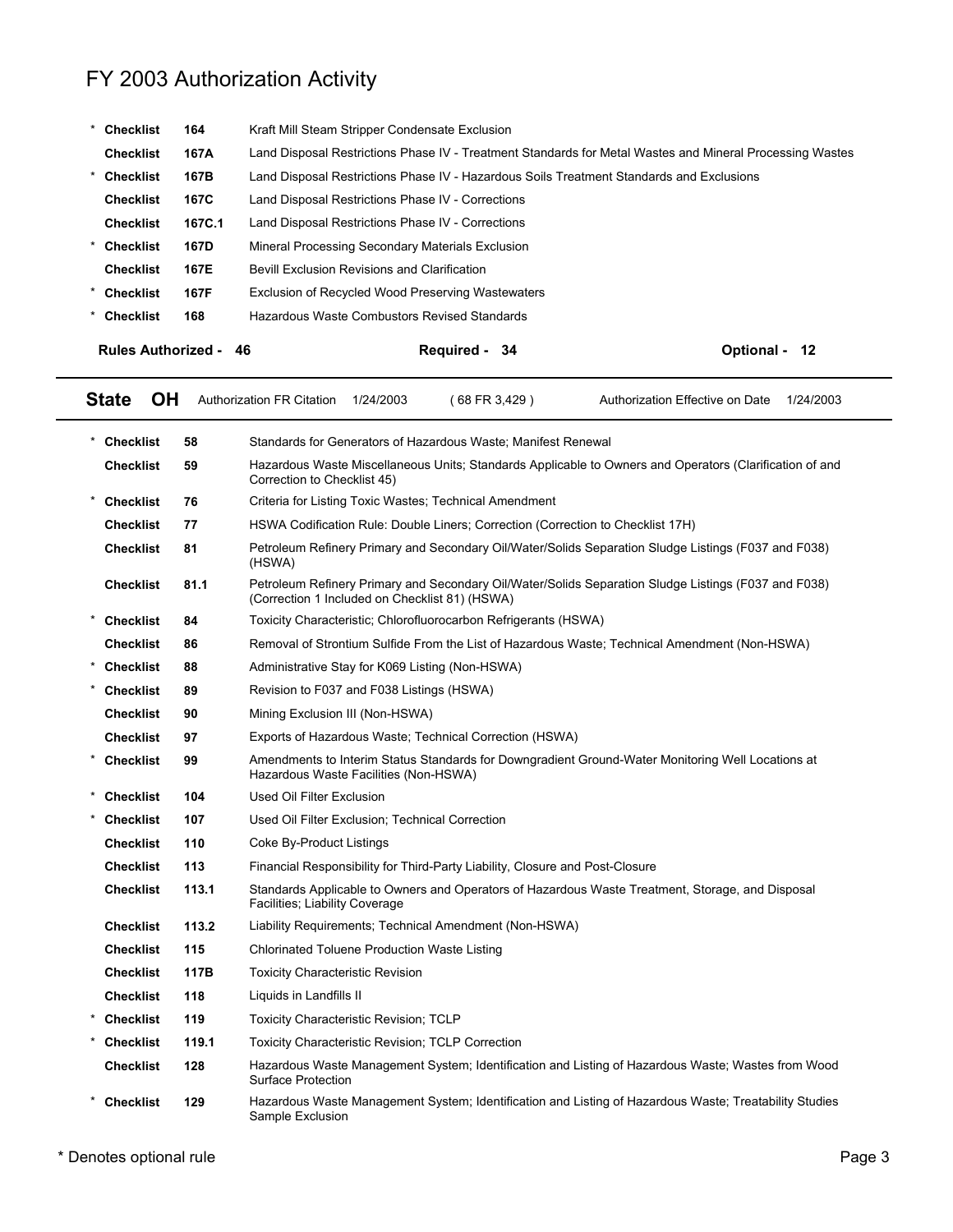|   | <b>Checklist</b>             | 131   | Recordkeeping Instructions                                                                                                                                                                                                     |                         |
|---|------------------------------|-------|--------------------------------------------------------------------------------------------------------------------------------------------------------------------------------------------------------------------------------|-------------------------|
|   | <b>Checklist</b>             | 132   | Hazardous Waste Management System: Identification and Listing of Hazardous Wastes; Wastes from Wood<br>Surface Protection; Correction                                                                                          |                         |
|   | * Checklist                  | 133   | Standards Applicable to Owners and Operators of Hazardous Waste Treatment, Storage, and Disposal<br>Facilities, Underground Storage Tanks, and Underground Injection Control Systems; Financial Assurance; Letter<br>of Credit |                         |
| * | <b>Checklist</b>             | 135   | Identification and Listing of Hazardous Waste; Amendments to Definition of Solid Waste                                                                                                                                         |                         |
|   | <b>Checklist</b>             | 139   | Hazardous Waste Management System; Testing and Monitoring Activities - Amendment 1                                                                                                                                             |                         |
|   | <b>Checklist</b>             | 140   | Hazardous Waste Management System; Carbamate Production Identification and Listing of Hazardous Waste;<br>and CERCLA Hazardous Substance Designation and Reportable Quantities                                                 |                         |
|   | <b>Checklist</b>             | 140.1 | Hazardous Waste Management System; Carbamate Production Identification and Listing of Hazardous Waste;<br>and CERCLA Hazardous Substance Designation and Reportable Quantities; Correction                                     |                         |
|   | <b>Checklist</b>             | 140.2 | Hazardous Waste Management System; Carbamate Production Identification and Listing of Hazardous Waste;<br>and CERCLA Hazardous Substance Designation and Reportable Quantities; Correction                                     |                         |
|   | <b>Checklist</b>             | 141   | Hazardous Waste Management System; Testing and Monitoring Activities - Amendment 2                                                                                                                                             |                         |
|   | * Checklist                  | 145   | Hazardous Waste Management: Liquids in Landfills                                                                                                                                                                               |                         |
|   | * Checklist                  | 150   | Identification and Listing of Hazardous Waste; Amendments to Definition of Solid Waste                                                                                                                                         |                         |
|   | * Checklist                  | 168   | Hazardous Waste Combustors Revised Standards                                                                                                                                                                                   |                         |
|   | <b>Rules Authorized - 38</b> |       | Required - 22                                                                                                                                                                                                                  | <b>Optional -</b><br>16 |

| <b>HSWA Codification Rule: Delisting</b><br>Universal Waste Rule<br>Checklist<br>181<br>(not optional for States already regulating HW lamps, but whose regulations are less stringent than this rule)<br><b>Checklist</b><br>182<br>NESHAPS: Final Standards for Hazardous Air Pollutants for Hazardous Waste Combustors (MACT Rule)<br>182.1<br><b>Checklist</b><br>NESHAPS: Final Standards for Hazardous Air Pollutants for Hazardous Waste Combustors: Final Rule.<br><b>Technical Correction</b><br>Land Disposal Restrictions; Wood Preserving Wastes, Metal Wastes, Zinc Micronutrients Fertilizer, etc.<br><b>Checklist</b><br>183<br>Waste Water Treatment Sludges from Metal Finishing Industry: 180-day Accumulation Time<br>Checklist<br>184<br>Organobromine Production Wastes<br><b>Checklist</b><br>185<br>187<br>Organobromine Production Waste and Petroleum Refining Process Waste: Technical Correction<br><b>Checklist</b> |           |     |  |  |  |  |
|-------------------------------------------------------------------------------------------------------------------------------------------------------------------------------------------------------------------------------------------------------------------------------------------------------------------------------------------------------------------------------------------------------------------------------------------------------------------------------------------------------------------------------------------------------------------------------------------------------------------------------------------------------------------------------------------------------------------------------------------------------------------------------------------------------------------------------------------------------------------------------------------------------------------------------------------------|-----------|-----|--|--|--|--|
|                                                                                                                                                                                                                                                                                                                                                                                                                                                                                                                                                                                                                                                                                                                                                                                                                                                                                                                                                 | Checklist | 17B |  |  |  |  |
|                                                                                                                                                                                                                                                                                                                                                                                                                                                                                                                                                                                                                                                                                                                                                                                                                                                                                                                                                 |           |     |  |  |  |  |
|                                                                                                                                                                                                                                                                                                                                                                                                                                                                                                                                                                                                                                                                                                                                                                                                                                                                                                                                                 |           |     |  |  |  |  |
|                                                                                                                                                                                                                                                                                                                                                                                                                                                                                                                                                                                                                                                                                                                                                                                                                                                                                                                                                 |           |     |  |  |  |  |
|                                                                                                                                                                                                                                                                                                                                                                                                                                                                                                                                                                                                                                                                                                                                                                                                                                                                                                                                                 |           |     |  |  |  |  |
|                                                                                                                                                                                                                                                                                                                                                                                                                                                                                                                                                                                                                                                                                                                                                                                                                                                                                                                                                 |           |     |  |  |  |  |
|                                                                                                                                                                                                                                                                                                                                                                                                                                                                                                                                                                                                                                                                                                                                                                                                                                                                                                                                                 |           |     |  |  |  |  |
|                                                                                                                                                                                                                                                                                                                                                                                                                                                                                                                                                                                                                                                                                                                                                                                                                                                                                                                                                 |           |     |  |  |  |  |
|                                                                                                                                                                                                                                                                                                                                                                                                                                                                                                                                                                                                                                                                                                                                                                                                                                                                                                                                                 |           |     |  |  |  |  |

|   | SC<br><b>State</b>      |      | Authorization FR Citation                      | 9/2/2003 | (68 FR 52,113 )                                                        | Authorization Effective on Date                                                                             | 11/3/2003 |
|---|-------------------------|------|------------------------------------------------|----------|------------------------------------------------------------------------|-------------------------------------------------------------------------------------------------------------|-----------|
|   | <b>Checklist</b>        | 160  |                                                |          |                                                                        | Land Disposal Restrictions Phase III -- Emergency Extension of the K088 National Capacity Variance          |           |
|   | <b>Checklist</b>        | 161  |                                                |          | Hazardous Wastes From Carbamate Production                             | Second Emergency Revision of the Land Disposal Restrictions (LDR) Treatment Standards for Listed            |           |
|   | <b>Checklist</b>        | 162  |                                                |          | Clarification of Standards for Hazardous Waste LDR Treatment Variances |                                                                                                             |           |
|   | <b>Checklist</b>        | 163  | Amendment                                      |          |                                                                        | Organic Air Emission Standards for Tanks, Surface Impoundments, and Containers; Clarification and Technical |           |
|   | <b>Checklist</b>        | 164  | Kraft Mill Steam Stripper Condensate Exclusion |          |                                                                        |                                                                                                             |           |
|   | <b>Checklist</b>        | 167A |                                                |          |                                                                        | Land Disposal Restrictions Phase IV - Treatment Standards for Metal Wastes and Mineral Processing Wastes    |           |
| * | <b>Checklist</b>        | 167B |                                                |          |                                                                        | Land Disposal Restrictions Phase IV - Hazardous Soils Treatment Standards and Exclusions                    |           |
|   | <b>Checklist</b>        | 167C |                                                |          | Land Disposal Restrictions Phase IV - Corrections                      |                                                                                                             |           |
|   | Checklist               | 167D |                                                |          | Mineral Processing Secondary Materials Exclusion                       |                                                                                                             |           |
|   | * Denotes optional rule |      |                                                |          |                                                                        |                                                                                                             | Page 4    |

 $\blacksquare$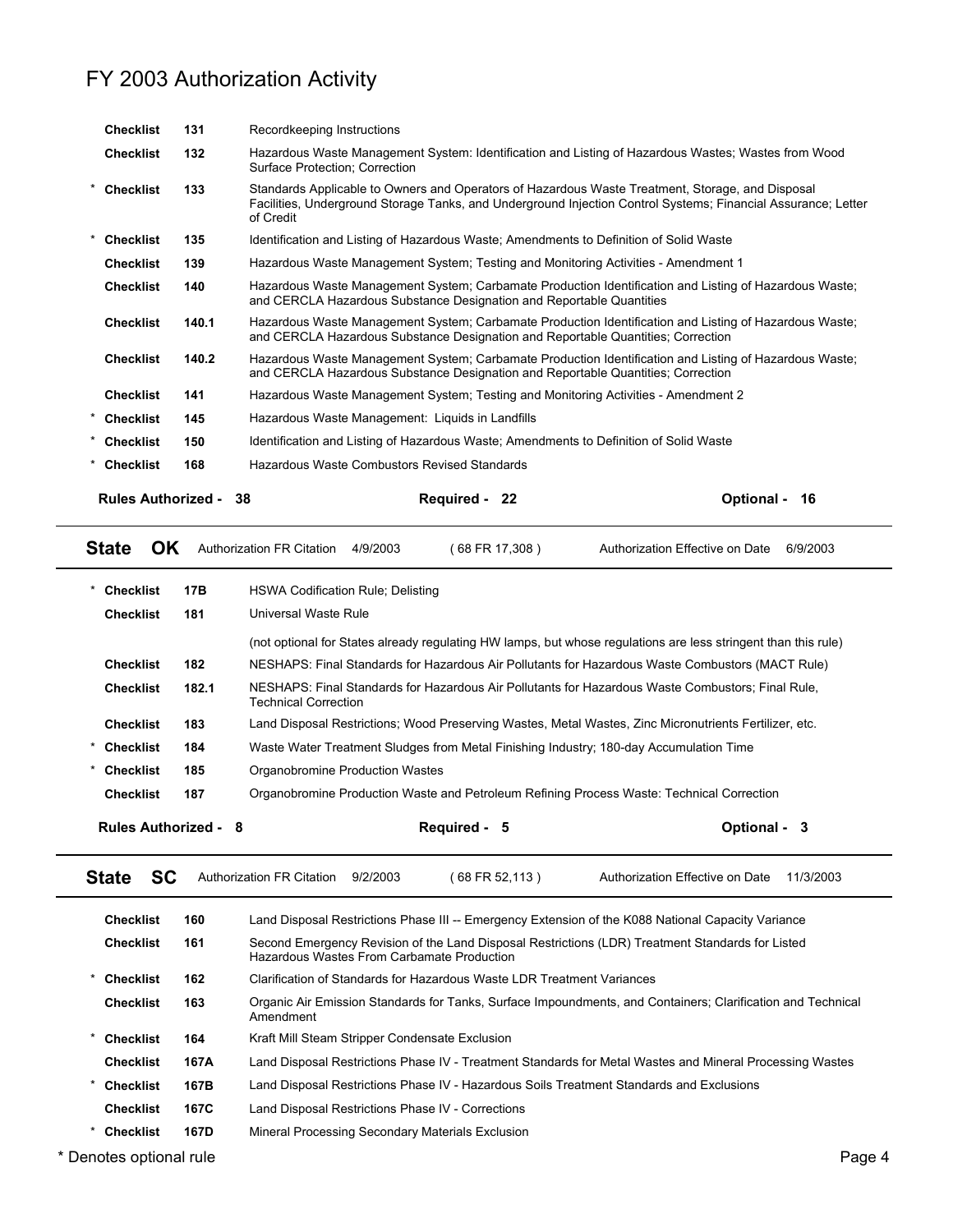| <b>Checklist</b>            | 167E  | <b>Bevill Exclusion Revisions and Clarification</b>                       |                |                                                                                                                |
|-----------------------------|-------|---------------------------------------------------------------------------|----------------|----------------------------------------------------------------------------------------------------------------|
| <b>Checklist</b>            | 167F  | Exclusion of Recycled Wood Preserving Wastewaters                         |                |                                                                                                                |
| * Checklist                 | 168   | Hazardous Waste Combustors Revised Standards                              |                |                                                                                                                |
| <b>Checklist</b>            | 169   | <b>Petroleum Refining Process</b>                                         |                |                                                                                                                |
| * Checklist                 | 170   | Land Disposal Restrictions - Phase IV                                     |                |                                                                                                                |
| <b>Checklist</b>            | 171   | <b>Emergency Revisions of LDR Treatment Standards</b>                     |                |                                                                                                                |
| * Checklist                 | 172   | <b>Emergency Revisions of LDR Treatment Standards</b>                     |                |                                                                                                                |
| <b>Checklist</b>            | 173   | Land Disposal Restrictions Treatment Standards (Spent Potliners)          |                |                                                                                                                |
| * Checklist                 | 174   | Standards Applicable to Owners and Operators of Closed/Closing Facilities |                |                                                                                                                |
| <b>Checklist</b>            | 175   | Hazardous Remediation Waste Management Requirements (HWIR-Media)          |                |                                                                                                                |
| <b>Checklist</b>            | 177   | Organic Air Emission Standards                                            |                |                                                                                                                |
| <b>Checklist</b>            | 178   | Petroleum Refining Process Wastes                                         |                |                                                                                                                |
| <b>Checklist</b>            | 179   |                                                                           |                | Land Disposal Restrictions Phase IV -- Technical Corrections and Clarifications to Treatment Standards         |
| <b>Checklist</b>            | 180   | Test Procedures for the Analysis of Oil and Grease and Non-Polar Material |                |                                                                                                                |
| <b>Checklist</b>            | 181   | Universal Waste Rule                                                      |                |                                                                                                                |
|                             |       |                                                                           |                | (not optional for States already regulating HW lamps, but whose regulations are less stringent than this rule) |
| <b>Checklist</b>            | 183   |                                                                           |                | Land Disposal Restrictions; Wood Preserving Wastes, Metal Wastes, Zinc Micronutrients Fertilizer, etc.         |
| <b>Checklist</b>            | 184   |                                                                           |                | Waste Water Treatment Sludges from Metal Finishing Industry; 180-day Accumulation Time                         |
| Checklist                   | 185   | Organobromine Production Wastes                                           |                |                                                                                                                |
| <b>Checklist</b>            | 187   |                                                                           |                | Organobromine Production Waste and Petroleum Refining Process Waste: Technical Correction                      |
|                             |       |                                                                           |                |                                                                                                                |
|                             |       |                                                                           |                |                                                                                                                |
| <b>Rules Authorized -</b>   |       | 28                                                                        | Required - 15  | Optional - 13                                                                                                  |
| <b>TN</b><br><b>State</b>   |       | Authorization FR Citation<br>4/11/2003                                    | (68 FR 17,748) | Authorization Effective on Date<br>6/10/2003                                                                   |
| * Checklist                 | 174   | Standards Applicable to Owners and Operators of Closed/Closing Facilities |                |                                                                                                                |
|                             |       |                                                                           |                |                                                                                                                |
| <b>Rules Authorized - 1</b> |       |                                                                           | Required - 0   | Optional - 1                                                                                                   |
| <b>State</b><br>UT          |       | <b>Authorization FR Citation</b><br>4/10/2003                             | (68 FR 17,556) | Authorization Effective on Date<br>6/11/2003                                                                   |
| <b>Checklist</b>            | 171   | <b>Emergency Revisions of LDR Treatment Standards</b>                     |                |                                                                                                                |
| <b>Checklist</b>            | 175   | Hazardous Remediation Waste Management Requirements (HWIR-Media)          |                |                                                                                                                |
| <b>Checklist</b>            | 179   |                                                                           |                | Land Disposal Restrictions Phase IV -- Technical Corrections and Clarifications to Treatment Standards         |
| <b>Checklist</b>            | 180   | Test Procedures for the Analysis of Oil and Grease and Non-Polar Material |                |                                                                                                                |
| <b>Checklist</b>            | 181   | Universal Waste Rule                                                      |                |                                                                                                                |
|                             |       |                                                                           |                | (not optional for States already regulating HW lamps, but whose regulations are less stringent than this rule) |
| <b>Checklist</b>            | 182   |                                                                           |                | NESHAPS: Final Standards for Hazardous Air Pollutants for Hazardous Waste Combustors (MACT Rule)               |
| <b>Checklist</b>            | 182.1 | <b>Technical Correction</b>                                               |                | NESHAPS: Final Standards for Hazardous Air Pollutants for Hazardous Waste Combustors; Final Rule,              |
| <b>Checklist</b>            | 183   |                                                                           |                | Land Disposal Restrictions; Wood Preserving Wastes, Metal Wastes, Zinc Micronutrients Fertilizer, etc.         |
| <b>Checklist</b>            | 184   |                                                                           |                | Waste Water Treatment Sludges from Metal Finishing Industry; 180-day Accumulation Time                         |
| <b>Checklist</b>            | 185   | Organobromine Production Wastes                                           |                |                                                                                                                |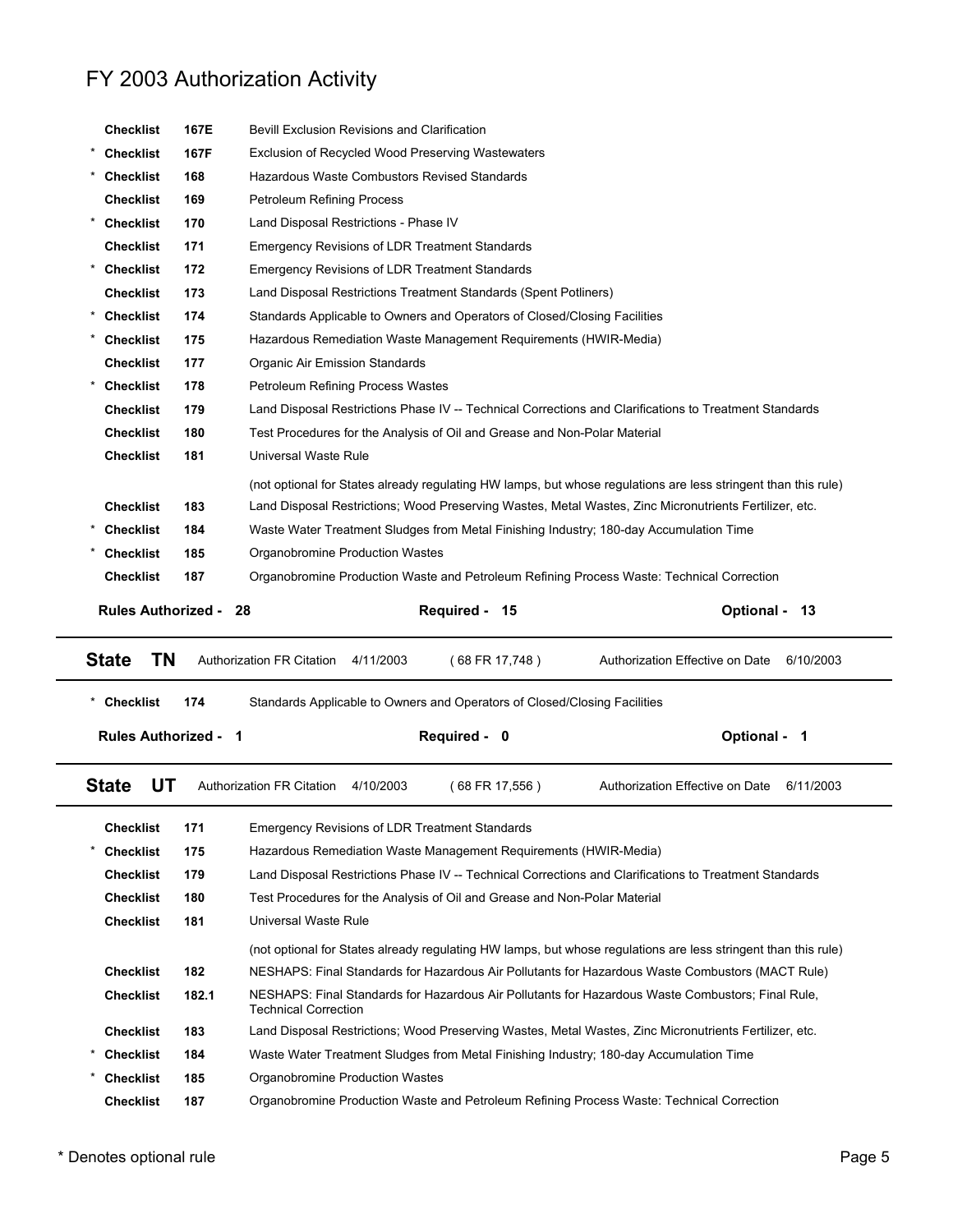|                  |           | <b>Rules Authorized - 11</b> |                                                                      | Required - 8 |                  | Optional - 3                                                                                                                                                                                            |
|------------------|-----------|------------------------------|----------------------------------------------------------------------|--------------|------------------|---------------------------------------------------------------------------------------------------------------------------------------------------------------------------------------------------------|
| <b>State</b>     | <b>VA</b> |                              | Authorization FR Citation 6/20/2003                                  |              | $(68$ FR 36,925) | Authorization Effective on Date<br>6/20/2003                                                                                                                                                            |
| <b>Checklist</b> |           | 137.1                        | Characteristic Wastes and Newly Listed Waste                         |              |                  | Technical Amendment to the Universal Treatment Standards and Treatment Standards for Organic Toxicity                                                                                                   |
| <b>Checklist</b> |           | 139                          |                                                                      |              |                  | Hazardous Waste Management System; Testing and Monitoring Activities - Amendment 1                                                                                                                      |
| <b>Checklist</b> |           | 140                          |                                                                      |              |                  | Hazardous Waste Management System; Carbamate Production Identification and Listing of Hazardous Waste;<br>and CERCLA Hazardous Substance Designation and Reportable Quantities                          |
| <b>Checklist</b> |           | 140.1                        |                                                                      |              |                  | Hazardous Waste Management System; Carbamate Production Identification and Listing of Hazardous Waste;<br>and CERCLA Hazardous Substance Designation and Reportable Quantities; Correction              |
| <b>Checklist</b> |           | 140.2                        |                                                                      |              |                  | Hazardous Waste Management System; Carbamate Production Identification and Listing of Hazardous Waste;<br>and CERCLA Hazardous Substance Designation and Reportable Quantities; Correction              |
| <b>Checklist</b> |           | 141                          |                                                                      |              |                  | Hazardous Waste Management System; Testing and Monitoring Activities - Amendment 2                                                                                                                      |
| <b>Checklist</b> |           | 144                          |                                                                      |              |                  | Solid Waste, Hazardous Waste, Oil Discharge and Superfund Programs; Removal of Legally Obsolete Rules                                                                                                   |
| <b>Checklist</b> |           | 145                          | Hazardous Waste Management: Liquids in Landfills                     |              |                  |                                                                                                                                                                                                         |
| <b>Checklist</b> |           | 148                          | <b>RCRA Expanded Public Participation</b>                            |              |                  |                                                                                                                                                                                                         |
| <b>Checklist</b> |           | 150                          |                                                                      |              |                  | Identification and Listing of Hazardous Waste; Amendments to Definition of Solid Waste                                                                                                                  |
| <b>Checklist</b> |           | 151                          |                                                                      |              |                  | Land Disposal Restrictions Phase III--Decharacterized Wastewaters, Carbamate Wastes, and Spent Potliners                                                                                                |
| <b>Checklist</b> |           | 151.1                        |                                                                      |              |                  | Land Disposal Restrictions Phase III--Decharacterized Wastewaters, Carbamate Wastes, and Spent Potliners                                                                                                |
| <b>Checklist</b> |           | 151.2                        |                                                                      |              |                  | Land Disposal Restrictions Phase III--Decharacterized Wastewaters, Carbamate Wastes, and Spent Potliners                                                                                                |
| <b>Checklist</b> |           | 151.3                        | <b>Technical Correction</b>                                          |              |                  | Land Disposal Restrictions Phase III--Decharacterized Wastewaters, Carbamate Wastes, and Spent Potliners -                                                                                              |
| <b>Checklist</b> |           | 151.4                        |                                                                      |              |                  | Land Disposal Restrictions Phase III--Decharacterized Wastewaters, Carbamate Wastes, and Spent Potliners                                                                                                |
| <b>Checklist</b> |           | 151.5                        | Hazardous Wastes From Carbamate Production                           |              |                  | Emergency Revision of the Land Disposal Restrictions (LDR) Phase III Treatment Standards for Listed                                                                                                     |
| <b>Checklist</b> |           | 151.6                        | <b>Treatment Standards</b>                                           |              |                  | Land Disposal Restrictions: Correction of Tables; Treatment Standards for Hazardous Wastes and Universal                                                                                                |
| <b>Checklist</b> |           | 153                          |                                                                      |              |                  | Criteria for Classification of Solid Waste Disposal Facilities and Practices; Identification and Listing of<br>Hazardous Waste; Requirements for Authorization of State Hazardous Waste Programs        |
| <b>Checklist</b> |           | 154                          | Emission Standards for Tanks, Surface Impoundments, and Containers   |              |                  | Hazardous Waste Treatment, Storage, and Disposal Facilities and Hazardous Waste Generators; Organic Air                                                                                                 |
| <b>Checklist</b> |           | 154.1                        | Emission Standards for Tanks, Surface Impoundments, and Containers   |              |                  | Hazardous Waste Treatment, Storage, and Disposal Facilities and Hazardous Waste Generators; Organic Air                                                                                                 |
| <b>Checklist</b> |           | 154.2                        | Emission Standards for Tanks, Surface Impoundments, and Containers   |              |                  | Hazardous Waste Treatment, Storage, and Disposal Facilities and Hazardous Waste Generators; Organic Air                                                                                                 |
| <b>Checklist</b> |           | 154.3                        | Emission Standards for Tanks, Surface Impoundments, and Containers   |              |                  | Hazardous Waste Treatment, Storage, and Disposal Facilities and Hazardous Waste Generators; Organic Air                                                                                                 |
| <b>Checklist</b> |           | 154.4                        | Emission Standards for Tanks, Surface Impoundments, and Containers   |              |                  | Hazardous Waste Treatment, Storage, and Disposal Facilities and Hazardous Waste Generators; Organic Air                                                                                                 |
| <b>Checklist</b> |           | 154.5                        | Emission Standards for Tanks, Surface Impoundments, and Containers   |              |                  | Hazardous Waste Treatment, Storage, and Disposal Facilities and Hazardous Waste Generators; Organic Air                                                                                                 |
| <b>Checklist</b> |           | 154.6                        | Emission Standards for Tanks, Surface Impoundments, and Containers   |              |                  | Hazardous Waste Treatment, Storage, and Disposal Facilities and Hazardous Waste Generators; Organic Air                                                                                                 |
| <b>Checklist</b> |           | 155                          |                                                                      |              |                  | Land Disposal Restrictions Phase III - Emergency Extension of the K088 Capacity Variance                                                                                                                |
| <b>Checklist</b> |           | 156                          |                                                                      |              |                  | Military Munitions Rule: Hazardous Waste Identification and Management; Explosives Emergencies; Manifest<br>Exemption for Transport of Hazardous Waste on Right-of-Ways on Contiguous Properties        |
| <b>Checklist</b> |           | 157                          | <b>Hazardous Waste Provisions</b>                                    |              |                  | Land Disposal Restrictions - Phase IV: Treatment Standards for Wood Preserving Wastes, Paperwork<br>Reduction and Streamlining, Exemptions From RCRA for Certain Processed Materials; and Miscellaneous |
| <b>Checklist</b> |           | 158                          | Hazardous Waste Management System; Testing and Monitoring Activities |              |                  |                                                                                                                                                                                                         |
|                  |           |                              |                                                                      |              |                  |                                                                                                                                                                                                         |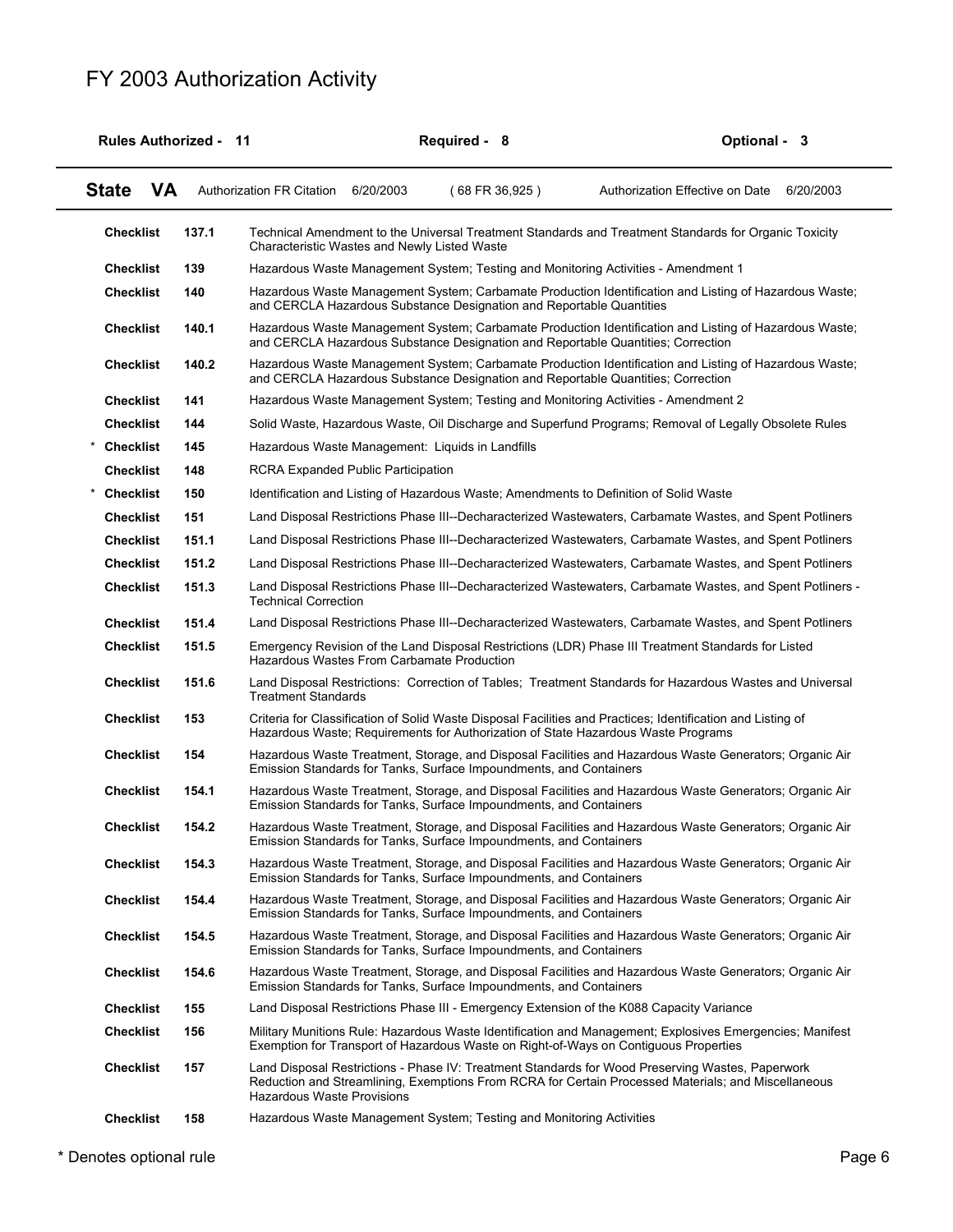|        | <b>Checklist</b> | 159    | Hazardous Waste Management System; Carbamate Production, Identification and Listing of Hazardous Waste;<br><b>Land Disposal Restrictions</b>                                                                                                                   |
|--------|------------------|--------|----------------------------------------------------------------------------------------------------------------------------------------------------------------------------------------------------------------------------------------------------------------|
|        | <b>Checklist</b> | 160    | Land Disposal Restrictions Phase III -- Emergency Extension of the K088 National Capacity Variance                                                                                                                                                             |
|        | <b>Checklist</b> | 161    | Second Emergency Revision of the Land Disposal Restrictions (LDR) Treatment Standards for Listed<br>Hazardous Wastes From Carbamate Production                                                                                                                 |
|        | <b>Checklist</b> | 162    | Clarification of Standards for Hazardous Waste LDR Treatment Variances                                                                                                                                                                                         |
|        | <b>Checklist</b> | 163    | Organic Air Emission Standards for Tanks, Surface Impoundments, and Containers; Clarification and Technical<br>Amendment                                                                                                                                       |
|        | * Checklist      | 164    | Kraft Mill Steam Stripper Condensate Exclusion                                                                                                                                                                                                                 |
|        | <b>Checklist</b> | 167A   | Land Disposal Restrictions Phase IV - Treatment Standards for Metal Wastes and Mineral Processing Wastes                                                                                                                                                       |
|        | * Checklist      | 167B   | Land Disposal Restrictions Phase IV - Hazardous Soils Treatment Standards and Exclusions                                                                                                                                                                       |
|        | <b>Checklist</b> | 167C   | Land Disposal Restrictions Phase IV - Corrections                                                                                                                                                                                                              |
|        | <b>Checklist</b> | 167C.1 | Land Disposal Restrictions Phase IV - Corrections                                                                                                                                                                                                              |
|        | * Checklist      | 167D   | Mineral Processing Secondary Materials Exclusion                                                                                                                                                                                                               |
|        | <b>Checklist</b> | 167E   | Bevill Exclusion Revisions and Clarification                                                                                                                                                                                                                   |
|        | * Checklist      | 168    | Hazardous Waste Combustors Revised Standards                                                                                                                                                                                                                   |
|        | <b>Checklist</b> | 169    | <b>Petroleum Refining Process</b>                                                                                                                                                                                                                              |
|        | * Checklist      | 170    | Land Disposal Restrictions - Phase IV                                                                                                                                                                                                                          |
|        | <b>Checklist</b> | 171    | <b>Emergency Revisions of LDR Treatment Standards</b>                                                                                                                                                                                                          |
|        | * Checklist      | 172    | <b>Emergency Revisions of LDR Treatment Standards</b>                                                                                                                                                                                                          |
|        | <b>Checklist</b> | 173    | Land Disposal Restrictions Treatment Standards (Spent Potliners)                                                                                                                                                                                               |
|        | * Checklist      | 174    | Standards Applicable to Owners and Operators of Closed/Closing Facilities                                                                                                                                                                                      |
|        | Checklist        | 175    | Hazardous Remediation Waste Management Requirements (HWIR-Media)                                                                                                                                                                                               |
|        | * Checklist      | 176    | Universal Waste Rule; Technical Amendment<br>(Conditionally Optional)                                                                                                                                                                                          |
|        | <b>Checklist</b> | 177    | Organic Air Emission Standards                                                                                                                                                                                                                                 |
|        | * Checklist      | 178    | Petroleum Refining Process Wastes                                                                                                                                                                                                                              |
|        | <b>Checklist</b> | 179    | Land Disposal Restrictions Phase IV -- Technical Corrections and Clarifications to Treatment Standards                                                                                                                                                         |
|        | <b>Checklist</b> | 180    | Test Procedures for the Analysis of Oil and Grease and Non-Polar Material                                                                                                                                                                                      |
|        | <b>Checklist</b> | 182    | NESHAPS: Final Standards for Hazardous Air Pollutants for Hazardous Waste Combustors (MACT Rule)                                                                                                                                                               |
|        | <b>Checklist</b> | 182.1  | NESHAPS: Final Standards for Hazardous Air Pollutants for Hazardous Waste Combustors; Final Rule,<br><b>Technical Correction</b>                                                                                                                               |
|        | <b>Checklist</b> | 183    | Land Disposal Restrictions; Wood Preserving Wastes, Metal Wastes, Zinc Micronutrients Fertilizer, etc.                                                                                                                                                         |
| $\ast$ | <b>Checklist</b> | 184    | Waste Water Treatment Sludges from Metal Finishing Industry; 180-day Accumulation Time                                                                                                                                                                         |
|        | * Checklist      | 185    | Organobromine Production Wastes                                                                                                                                                                                                                                |
|        | Checklist        | 187    | Organobromine Production Waste and Petroleum Refining Process Waste: Technical Correction                                                                                                                                                                      |
|        | * Checklist      | 188    | NESHAPS: Final Standards for Hazardous Air Pollutants for Hazardous Waste Combustors                                                                                                                                                                           |
|        | Checklist        | 188.1  | NESHAPS: Second Technical Correction, Vacatur                                                                                                                                                                                                                  |
|        | <b>Checklist</b> | 189    | Hazardous Waste Management System; Identification and Listing of Hazardous Waste; Chlorinated Aliphatics<br>Production Wastes; Land Disposal Restrictions for Newly Identified Wastes; and CERCLA Hazardous<br>Substance Designation and Reportable Quantities |
|        | <b>Checklist</b> | 190    | Deferral of Phase IV Standards for PCBs as a Constituent Subject to Treatment in Soil                                                                                                                                                                          |
|        | Checklist        | 191    | Storage, Treatment, Transportation and Disposal of Mixed Waste                                                                                                                                                                                                 |
|        | <b>Checklist</b> | 192A   | Mixture and Derived-From Rules Revisions                                                                                                                                                                                                                       |
|        | <b>Checklist</b> | 192B   | Land Disposal Restricitons Correction                                                                                                                                                                                                                          |
|        | <b>Checklist</b> | 193    | Change of EPA Mailing Address; Additional Technical Amendments and Corrections                                                                                                                                                                                 |